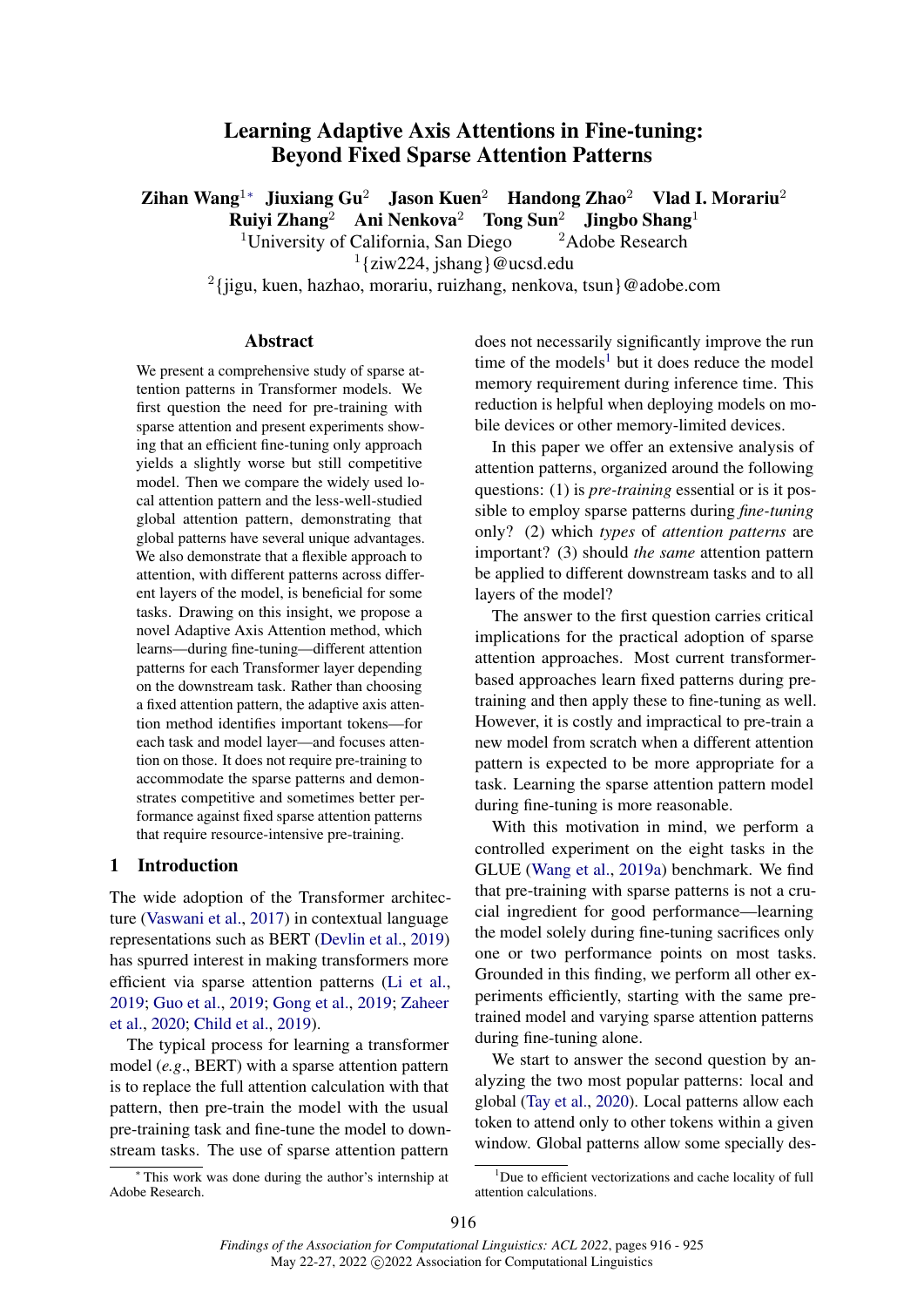<span id="page-1-1"></span>

Figure 1: Five attention patterns (with  $N = 8$ ): Local, Global, their generalized forms: Diagonal and Axis, and a combination of Local and Global attention: Local+Global.

ignated tokens to attend to all other tokens while the remaining tokens are allowed to attend only to the specially designated tokens. We show that global pattern exhibits unique and complementary strengths that local patterns cannot capture. This finding is aligned with the design choices for recent models that benefit from the combination of both patterns [\(Beltagy et al.,](#page-9-9) [2020;](#page-9-9) [Zaheer et al.,](#page-9-5) [2020\)](#page-9-5).

For the third question, we extend Sparse-BERT [\(Shi et al.,](#page-9-10) [2021\)](#page-9-10) to an adaptive diagonal attention model. With this model, we are able flexibly learn task-wise and/or layer-wise diagonal patterns. Adapting attention patterns to tasks and layers improves performance over fixed attention pattern baselines and yields equivalent memory gains/sparsity levels.

Motivated by these findings, we design an adaptive sparse pattern that is learned during fine-tuning and that adapts to the task, layer as well as to the input sample. Our pattern is an instance of axis patterns (Figure  $1(d)$ ), which are a more general form of global patterns; we name it Adaptive Axis Attention (AAA). AAA samples the *important* tokens by applying a fully connected layer that is followed by Gumbel Softmax [\(Jang et al.,](#page-9-11) [2017\)](#page-9-11) applied to the token representations on each Transformer layer. The tokens identified as important are then designated as the global tokens and are used to form an axis-aligned attention pattern.

Through extensive experiments we verify that learning such an adaptive axis attention can outperform the fixed patterns adopted in Longformer [\(Beltagy et al.,](#page-9-9) [2020\)](#page-9-9), BigBird [\(Zaheer et al.,](#page-9-5) [2020\)](#page-9-5) and SparseBERT [\(Shi et al.,](#page-9-10) [2021\)](#page-9-10). AAA rivals or outperforms the fixed patterns even when compared with their pre-trained variants, which require extensive time and resources for pre-training.

We also show that AAA can be integrated into lightweight models, *e.g*., MobileBERT [\(Sun et al.,](#page-9-12) <span id="page-1-0"></span>[2020\)](#page-9-12). The benefits for MobileBERT indicate that our work is complementary to other methods for reducing hidden dimensions or attention heads.

Our comprehensive study of different sparse attention patterns in Transformers advances the field with several key insights.

- We show that pre-training sparse attention pattern models does bring benefits but that a finetuned only approach maintains competitive performance while saving cost and time for pretraining.
- We present an in-depth comparison between the two most common patterns in sparse attention design and verify that they provide different complementary strengths.
- We demonstrate that adapting attention patterns to tasks and layers is an impactful aspect of sparse pattern designs. We propose a new attention pattern—Adaptive Axis Attention and demonstrate that AAA outperforms fixed attention patterns.

### 2 Background

Here we highlight some of the core definitions related to self-attention and describe prior work on sparse self-attention.

#### 2.1 Revisiting Self-Attention

BERT [\(Devlin et al.,](#page-9-1) [2019\)](#page-9-1) uses Masked Language Modeling (MLM), a self-supervised pre-training objective that allows a transformer encoder to encode a sequence from both directions simultaneously. Specifically, for an input sequence of N tokens, let  $X^{\ell} \in \mathbb{R}^{N \times D}$  be the encoded features at the  $\ell$ -th transformer layer, where  $D$  denotes the embedding dimension. The features at the  $(\ell + 1)$ -th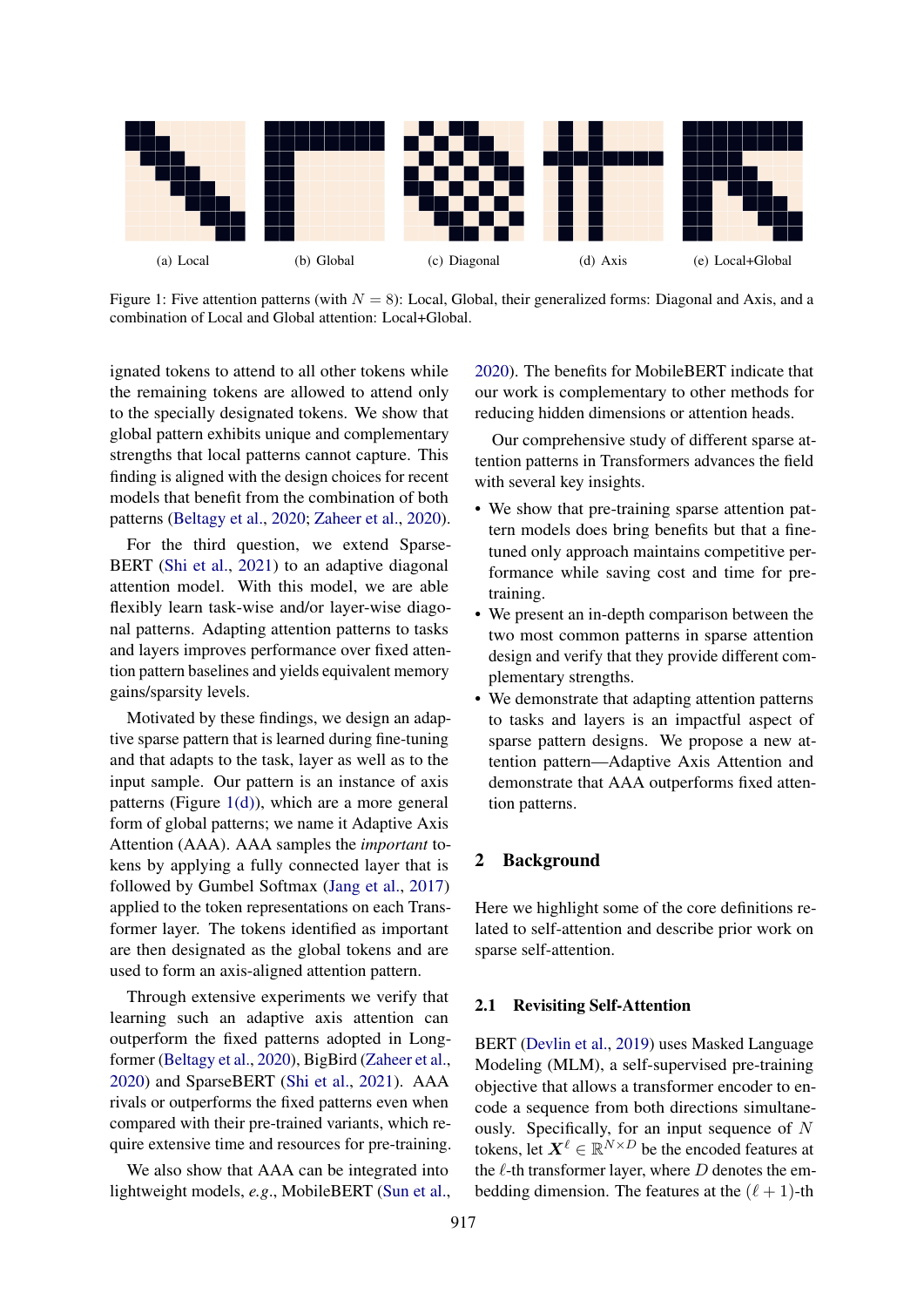layer are obtained by applying a transformer block:

$$
\boldsymbol{H}^{\ell+1} = \text{LN}\left(\boldsymbol{X}^{\ell-1} + f_{\text{MHA}}^{\ell}(\boldsymbol{X}^{l})\right) \qquad (1)
$$

$$
\boldsymbol{X}^{\ell+1} = \text{LN}\left(\boldsymbol{H}^{\ell+1} + f_{\text{FF}}^{\ell}(\boldsymbol{H}^{\ell+1})\right) \quad (2)
$$

where LN denotes the layer normalization,  $f_{FF}(\cdot)$ is composed of two fully-connected sub-layers, wrapped in residual connection.

The Multi-Head Self-Attention (MHA) operation  $f_{\text{MHA}}^{\ell}(\cdot)$  in Eq. [1](#page-2-0) is calculated as:

$$
f_{\text{MHA}}^{l}(\boldsymbol{X}) = [f_{\text{Head}}^{l,1}(\boldsymbol{X}); \ldots; f_{\text{Head}}^{l,h}(\boldsymbol{X})]U \quad (3)
$$

$$
f_{\text{Head}}^{l,i}(X) = \sigma\left(A/\sqrt{D_h}\right)V\tag{4}
$$

where  $\sigma(\cdot)$  is a softmax function,  $\mathbf{A} = \mathbf{Q}\mathbf{K}^T$  is the self-attention matrix,  $d$  is the model dimension, h is the number of heads,  $Q = XW_q, K =$  $\boldsymbol{X}\boldsymbol{W_k},\boldsymbol{V}=\boldsymbol{X}\boldsymbol{W_v}\in\mathbb{R}^{N\times D_h}$ .  $\boldsymbol{W_q},\boldsymbol{W_k},\boldsymbol{W_v}\in$  $\mathbb{R}^{D \times D_h}$  are the head-specific weights for query, key, and value vectors respectively,  $D_h = D/h$ is the head dimension size, and  $U$  is the weight matrix that combines the outputs of the heads. The computing of self-attention matrix  $\mathbf{A} \in \mathbb{R}^{N \times N}$ requires multiplying  $Q \in \mathbb{R}^{N \times D_h}$  and  $K^T \in$  $\mathbb{R}^{\bar{D}_h \times N}$ , which is  $O(N^2)$  in time and space complexity. This quadratic dependency on the sequence length has become a bottleneck for Transformers [\(Wang et al.,](#page-9-13) [2020;](#page-9-13) [Mehta et al.,](#page-9-14) [2021\)](#page-9-14).

#### 2.2 Attention Patterns

Attention patterns can be classified into two general categories: (1) the diagonally shaped *Diagonal Patterns* and their particular case *Local Patterns*; (2) the vertically and horizontally shaped *Axis Patterns*, and their particular case *Global Patterns*. A pictorial representation of the categories is shown in Figure [1.](#page-1-1)

To represent the patterns intelligibly, we view such sparse attention patterns as an attention mask  $B^S \in \mathbb{R}^{N \times N}$ , and treat it as an additive mask to the original self-attention mask A. The new attention mask  $\overline{A}$  can be written as:

$$
\bar{A} = A + C \cdot B^S \tag{5}
$$

where  $C$  is a large negative constant value, and  $B_{ij}^S \in \mathbf{B}^S$  is 1 if and only if token *i* needs to attend to token  $i$ , and is zero otherwise.

Local vs. Diagonal Patterns Formally, we define diagonal pattern of size  $N<sub>o</sub>$  as a set of user-

<span id="page-2-0"></span>designed offsets  $\mathcal{O} = \{o_k\}_{k=1}^{N_o}$ , and define diagonal attention mask as:

<span id="page-2-1"></span>
$$
B_{ij}^L = 1 \quad \iff \quad |i - j| \in \mathcal{O} \tag{6}
$$

where  $o_k \in [0, N - 1]$  is the offset value that measures the distance between token  $i$  and token  $j$ .

Most sparse attention pattern designs contain a local pattern constraint on the window around each token where attention is allowed. Specifically, local patterns can be viewed as a special case of diagonal patterns, where  $o_k = k$ , and the offset set is  $\{0\} \cup \mathcal{O}$ . For simplicity, and with a slight overriding of the definition of sizes, we refer to a local attention of size  $N<sub>o</sub>$  as a diagonal attention with offsets  $\{0, 1, ..., N_o\}$ .

Global vs. Axis Patterns As shown in Figure [1\(d\),](#page-1-0) the Axis Attention mask is composed of two separate sets  $\mathcal{R} = \{r_k\}_{k=1}^{N_r}$  and  $\mathcal{C} = \{c_l\}_{l=1}^{N_c}$ , and we define the axis attention mask as:

<span id="page-2-2"></span>
$$
B_{ij}^G = 1 \quad \iff \quad i \in \mathcal{R} \text{ or } j \in \mathcal{C} \qquad (7)
$$

where  $r_k \in [1, N]$  and  $c_l \in [1, N]$  are offset values indicating the selected  $k$ -th row or  $l$ -th column.

Global patterns are a special case of axis patterns, where  $r_k = k$  and  $c_l = l$ . In other words, in global patterns, there is no difference between horizontal (row) patterns and vertical (column) patterns, and picked rows and columns are at the start of the input. In most prior work, global patterns are discussed as a way to enable long range dependencies.

Random Patterns We introduce random patterns mainly for the sake of completeness. They were proposed in BigBird [\(Zaheer et al.,](#page-9-5) [2020\)](#page-9-5) and are obtained by randomly selecting some positions in the attention mask  $\mathbf{B}^S$ . We refer to the size  $N_r$ of a random pattern as the number of positions selected divided by  $2N$  to approximately match the definition of the size of local and global patterns.

Prior work typically combines local and global patterns rather than committing to only using one of these broad categories. The combination of two patterns involves an *or* operation between them. Given the fixed sparse patterns defined in Eq. [6](#page-2-1) and Eq. [7,](#page-2-2) we have the combined sparse pattern represented by:

$$
\bar{A} = A + C \cdot (B^L \vee B^G) \tag{8}
$$

where ∨ denotes the logical OR operation. Note that the size of the attention mask when local pattern size increases by one, is very similar to the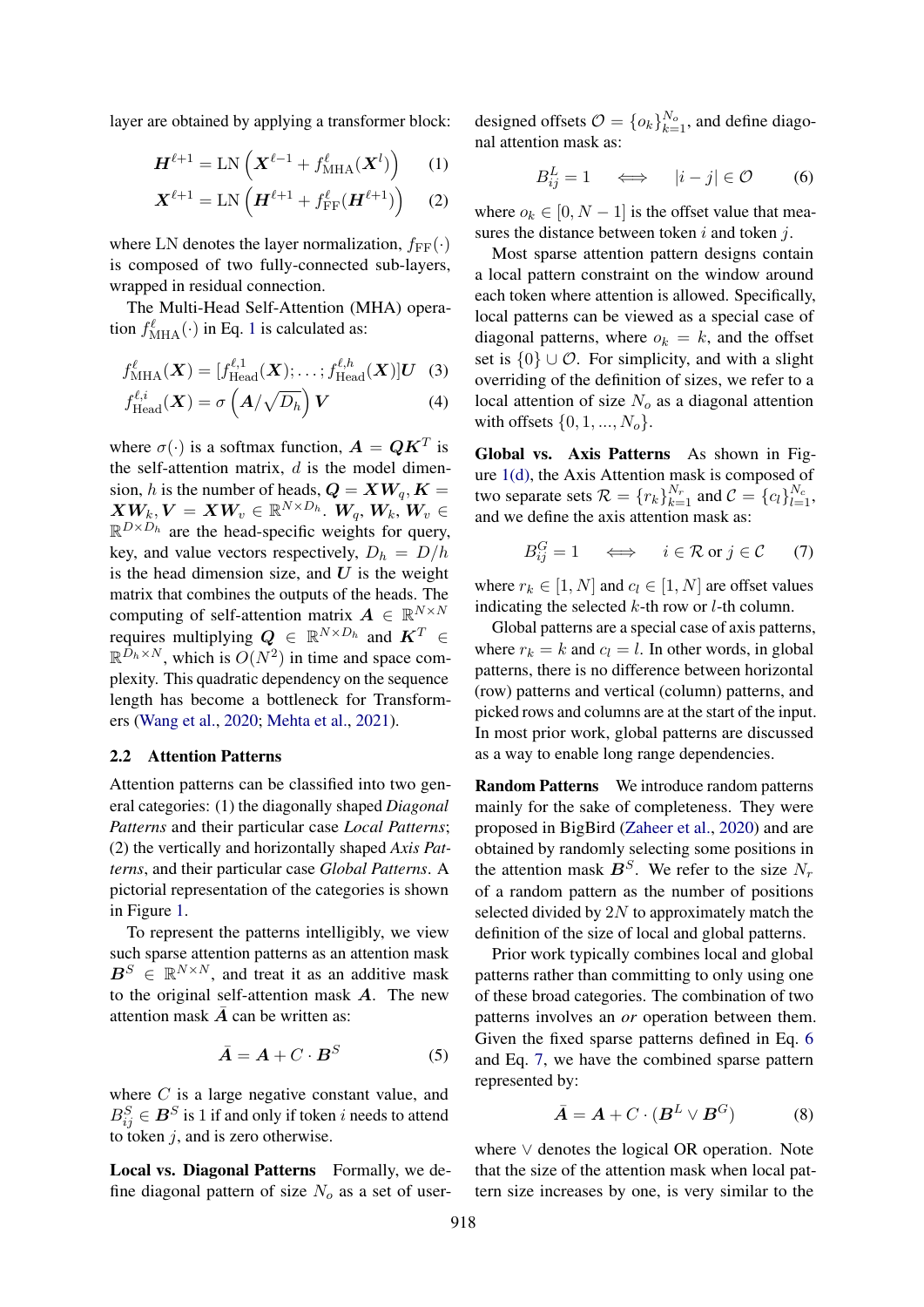size of the mask when the size of a global pattern increases by one. We will use this property to compare local and global patterns.

### 2.3 Sparse Self-Attention

Several sparse attention variants have been introduced to reduce the quadratic complexity of the full attention model [\(Guo et al.,](#page-9-3) [2019;](#page-9-3) [Shi et al.,](#page-9-10) [2021\)](#page-9-10). Longformer [\(Beltagy et al.,](#page-9-9) [2020\)](#page-9-9) and BigBird [\(Za](#page-9-5)[heer et al.,](#page-9-5) [2020\)](#page-9-5) are two notable models that make use of pre-defined patterns. Both utilize a combination of local and global attention patterns; BigBird also introduces a randomly generated and a fixed attention pattern.

Most closely related to our approach is Sparse-BERT [\(Shi et al.,](#page-9-10) [2021\)](#page-9-10). The authors of Sparse-BERT study the importance of the main diagonal attention pattern and propose a method to learn diagonal attention. Their method learns layer-agnostic diagonal patterns during pre-training, therefore the pattern is both layer- and task-unaware. Their experiments are designed to show that the main diagonal attention is not important. In contrast we carry out experiments to show that 1) the global attention is an important component in sparse attention designs, and 2) task adaptiveness and layer-awareness can bring good improvements to sparse attention designs, 3) combining the findings above, we can design a task and layer (and also input) adaptive global sparse attention pattern, and such pattern performs extremely well even without pre-training the model to adapt the pattern.

Traditional sparse attention approaches usually learn the sparse attention by replacing the full attention with pre-defined sparse attention pattern in a transformer model, then learning to operate with such patterns via a normal pre-training and fine-tuning pipeline. Despite the promising results achieved by the recent sparse attention approaches, rarely have there been studies done to provide a good understanding of such practices. Our paper is a comprehensive study on the roles of pre-training, different attention patterns, and the power of adaptiveness of the patterns.

## 3 Fixed Sparse Attention: A Comprehensive Analysis

In this section, we address the first two questions related to fixed attention patterns: *(i)* is pre-training with these really necessary or does fine-tuning alone suffice, and *(ii)* what are the strengths and complementary aspects of local and global patterns.

#### <span id="page-3-1"></span>3.1 Pretraining vs. Finetuning

We start with a suite of experiments designed to find out if sparse attention models can be successful without pre-training. We compare performance on the tasks in the GLUE benchmark of: a model with full attention in pre-training and fine-tuning; a model with the same sparse attention pattern used in pre-training and fine-tuning; and a model pretrained with full attention (as in standard off-theshelf models) and fine-tuned on the specific task with sparse attention.

We report performance on the eight tasks from the GLUE benchmark [\(Wang et al.,](#page-9-15) [2019b\)](#page-9-15). Six of these tasks involve predictions about the degree or type of semantic equivalence between pairs of sentences and two are single sentence tasks, one involving linguistic accessibility judgements (CoLA) and the other sentiment prediction (SST-2). The amount of data for each task varies considerably from close to 400K for MNLI (one of the language inference tasks) to 2.5K examples in the RTE task. We do not perform experiments on the WNLI task, which contains fewer than one thousand samples for fine-tuning. In results presented later in the paper, the tasks are listed in decreasing order of fine-tuning data per-task.

We adopt all default training settings and hyperparameters from [Huggingface](#page-9-16) [\(2021\)](#page-9-16) for all experiments. For pre-training, we use eight Nvidia A100 GPUs and train for 1M steps with a per-device batch size of 3[2](#page-3-0) on English Wikipedia<sup>2</sup>. We use all default configurations from bert-base-cased. We pre-train three models, one with full attention as in the official bert-base-cased and two with sparse attention patterns that we describe below.

For fine-tuning, we use four Nvidia A100 GPUs and train for 30k steps with a per-device batch size of 32 (effectively, each device runs about three epochs over the largest dataset, MNLI). Compared to the default setting of using one device, this guarantees the model can learn to converge from a full attention model to a sparse attention one.

In this section, we consider these patterns:

- Full is the full attention pattern as in traditional transformer models.
- Local + Global are the patterns used for Longformer. We use a subscript to indicate the size of the pattern. For example  $Local_2 + Global_2$

<span id="page-3-0"></span> $2$ wikipedia/20200501.en from huggingface datasets.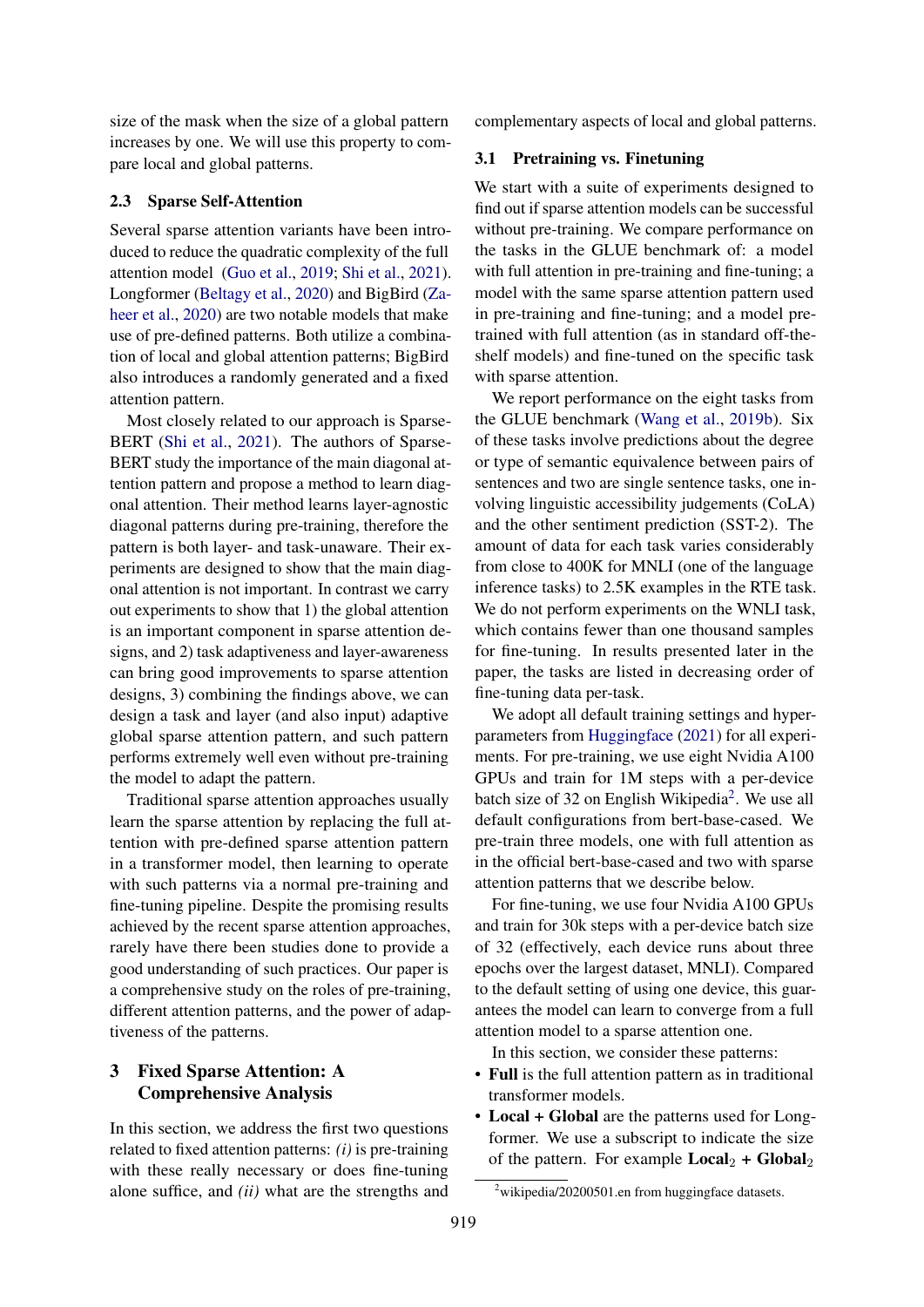<span id="page-4-1"></span>Table 1: Comparison of pre-trained fixed sparse attention patterns designs with fine-tuned only patterns. For the metrics, Acc stands for Accuracy,  $F_1$  is the  $F_1$  score, Mcc stands for Matthews correlation coefficient and Spr stands for Spearman's rank correlation. All metrics are measured out of 100 (percent), and the higher the better. The datasets are sorted by training set size, from largest (MNLI) to the smallest (RTE).

| Dataset                                                                                             | <b>MNLI</b>              | QQP                      | <b>ONLI</b>              | $SST-2$                  | <b>COLA</b>              | STS-B                     | <b>MRPC</b>              | <b>RTE</b>               |
|-----------------------------------------------------------------------------------------------------|--------------------------|--------------------------|--------------------------|--------------------------|--------------------------|---------------------------|--------------------------|--------------------------|
| Metric                                                                                              | Acc (mm)                 | F <sub>1</sub>           | Acc                      | Acc                      | Mcc                      | Spr                       | F <sub>1</sub>           | Acc                      |
| Full Pattern (pre-train & fine-tune)                                                                | 82                       | 87                       | 90                       | 91                       | 48                       | 87                        | 90                       | 60                       |
| $Local_2 + Global_2$ (pre-train & fine-tune)<br>$Local2 + Global2$ (fine-tune)                      | 77<br>75 $(1, 2)$        | 85<br>$78(\downarrow 7)$ | 86<br>$82(\downarrow 4)$ | 89<br>$89(\downarrow 0)$ | 41<br>44(† 3)            | 52<br>$29(\downarrow 23)$ | 80<br>$76(\downarrow 4)$ | 54<br>$51(\downarrow 3)$ |
| $Local_2 + Global_1 + Random_1$ (pre-train & fine-tune)<br>$Local2 + Global1 + Random1$ (fine-tune) | 77<br>$75(\downarrow 2)$ | 83<br>$81(\downarrow 2)$ | 83<br>$80(\downarrow 3)$ | 89<br>$88(\downarrow 1)$ | 44<br>$40(\downarrow 4)$ | 45<br>$19(\downarrow 26)$ | 78<br>$78(\downarrow 0)$ | 55<br>$53(\downarrow 2)$ |

<span id="page-4-2"></span>Table 2: Experiment on the Text dataset in LRA. We vary the size of the Local Pattern with or without Global Patterns. "Pf." means the performance.

| w/o Global Pattern |       | w/ Global Pattern    |       |  |  |  |  |  |  |
|--------------------|-------|----------------------|-------|--|--|--|--|--|--|
| Local Pattern      | Pf.   | <b>Local Pattern</b> | Pf.   |  |  |  |  |  |  |
| 512                | 62.80 | 512                  | 61.73 |  |  |  |  |  |  |
| 128                | 57.72 | 128                  | 63.12 |  |  |  |  |  |  |
| 16                 | 55.58 | 16                   | 71.34 |  |  |  |  |  |  |
|                    | 52.88 |                      | 77.62 |  |  |  |  |  |  |

stands for a Longformer that contains a local pattern of size 2 and a global pattern of size 2.

• Local + Global + Random are the patterns used for BigBird. Similarly, we use  $Local_2 + Global_1$  $+$  **Random**<sub>1</sub> to denote a combination of local pattern of size 2, global pattern of size 1, and random pattern of size 1.

The last two patterns are also used in Sparse-BERT [\(Shi et al.,](#page-9-10)  $2021$ )<sup>[3](#page-4-0)</sup>.

Table [1](#page-4-1) shows our comparison between finetuning only approach and pre-training approach for  $Local_2 + Global_2$  and  $Local_2 + Global_1 + Random_1$ . The table also gives performance measures for the model using full attention. Performance drops for the sparse compared to full attention models. However the difference between the fine-tuning only approach and the pre-training sparse attention approach is not that big. Notably for the acceptability judgements task (CoLA), the fine-tuned sparse attention model without a random component, results are 3 points higher than for the respective pre-trained model; performance is the same for the fine-tuned only and pre-trained model for the sentiment task (SST-2). The biggest gap in performance is for the STS-B, which requires predictions about the degree of similarity on a five point scale

between pairs of sentences. For this task already switching from full to sparse attention leads to a dramatic drop in performance. The average drop of performance across the task excluding this outlier is just under 3 absolute performance points.

For the sparse attention patterns with a random component, the pre-trained version is on average 2 absolute performance points better than the finetuned only model (again after the excluding the outlier for the STS-B task).

#### <span id="page-4-3"></span>3.2 Comparing Local and Global Patterns

Global patterns have been somewhat neglected. For example, in the Long Range Arena (LRA) benchmark [\(Tay et al.,](#page-9-17) [2021\)](#page-9-17), the Longformer baseline does not include a global pattern.

In Table [2](#page-4-2) we present a comparison between local patterns alone and a combination of local and global patterns on the Text dataset in the LRA benchmark. The comparison reveals the possible reason why partial evidence may suggest that adding global patterns is not helpful but that more complete evidence indicates that a combination of local and global patterns yields substantial benefits.

The first row of Table [2,](#page-4-2) shows that performance with global patterns and a local pattern of size 512 actually is a bit worse than without the global patterns. However, subsequent rows in the table reveal that as we decrease the size of the local pattern while keeping the global pattern, performance improves. Performance can reach as high as 77.62 with the global patterns, while the best performance from other baselines reported in the LRA benchmark paper is about 65.90. Global patterns bring unique information that local patterns do not capture and they should be included in future sparse attention pattern designs or baseline comparisons.

We further empirically compare local and global patterns and evaluate the performance of models with different degrees of focus on the two patterns

<span id="page-4-0"></span><sup>&</sup>lt;sup>3</sup>The use a Random Pattern of size 2. But our definition of Random Pattern selects two times more positions than theirs, so the expected pattern size is still the same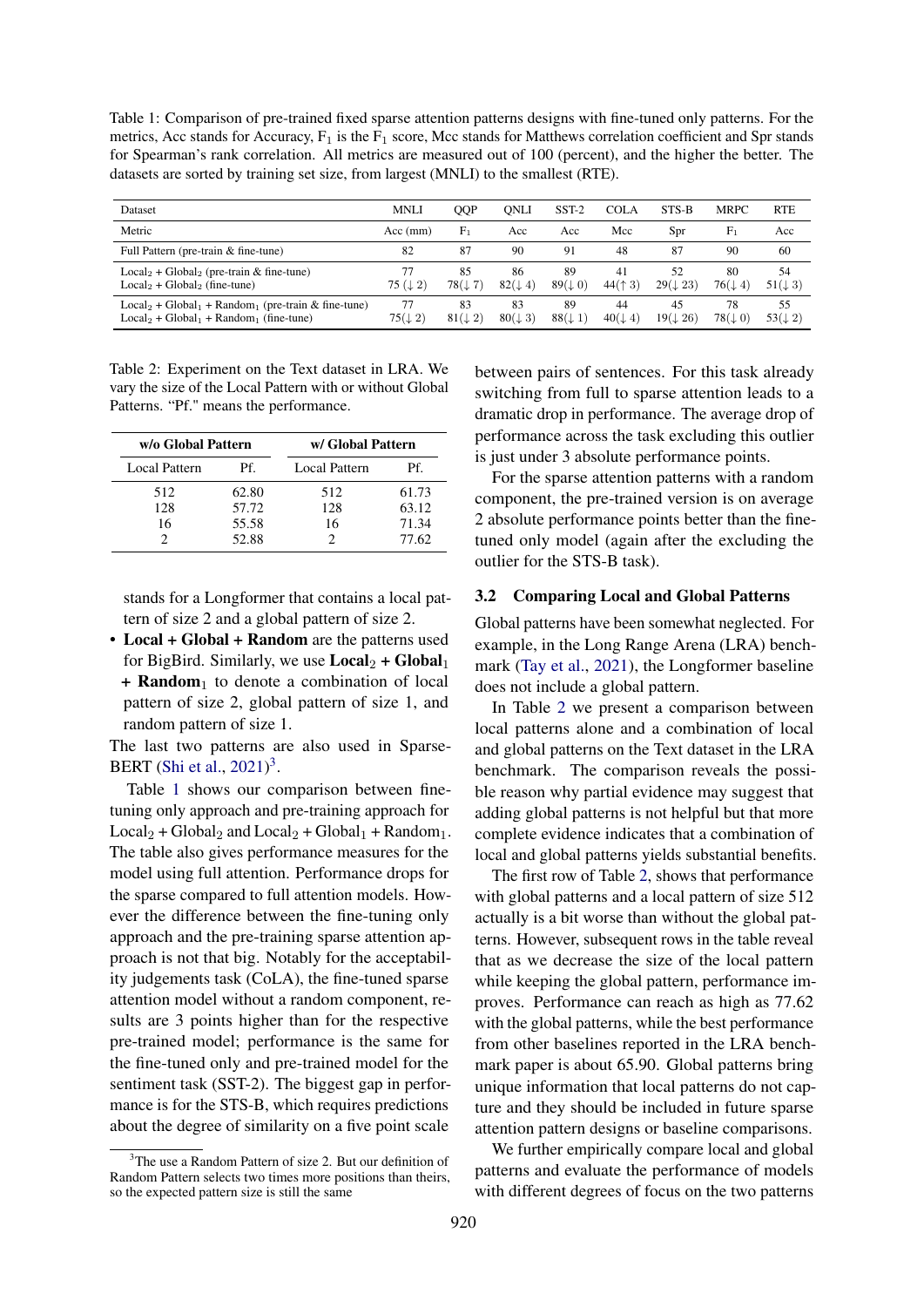in Figure [2.](#page-5-0) To obtain the model's performance with a certain pattern, we start with a pre-trained full attention model and fine-tune it on the datasets with the sparse pattern. We compare models that focuses on vastly different amount of local and global patterns, while controlling the overall sparsity of the attention pattern. Comparing local-pattern only models with global-pattern only models would be naive, given that most prior approaches to sparse attention combine the two. In our experiments we consider models with a baseline size of two on both local and global patterns. Then, to analyze how the global pattern affects performance, for example, we fix the size of the local pattern to be 2 and vary the size of global patterns from 1 to 8. A similar set of experiments is done for the local patterns. Recalling the previous observation that we can compare local and global attention patterns with the same size, the experiments with different focus on local and global patterns can be compared.

We present experiments only for the three tasks with the largest amount of fine-tuning data in the GLUE benchmark. Figure [2](#page-5-0) shows that, for both types of patterns, increasing the size of the patterns from the base size improves the performance. However, the areas of improvement are different on different tasks for local and global patterns. We can see that for MNLI and QNLI, increasing global patterns is more helpful than increasing local ones, while for QQP, the local patterns are more helpful. Intuitively, this is because different tasks require differing information types for language understanding — QQP requires more local information to distinguish the sentence pairs than MNLI and QNLI.

<span id="page-5-0"></span>

Figure 2: Comparison of Local Attention Pattern and Global Attention Pattern. We experiment with two sets of models, the first of 8 models of different sizes of local patterns and the second set of 8 models of different sizes of global patterns.

### 4 Beyond Fixed Sparse Attention

In this part, we discuss the importance of adaptiveness and propose an adaptive axis attention pattern.

#### <span id="page-5-2"></span>4.1 Adaptiveness of Patterns

In the previous section we discussed evidence that global patterns and local patterns contribute differently to performance in different tasks. Should we then design *different patterns* for *different tasks*, and how can we do so? Moreover, given that different layers of BERT capture different linguistic knowledge [\(Clark et al.,](#page-9-18) [2019;](#page-9-18) [Michel et al.,](#page-9-19) [2019;](#page-9-19) [Kovaleva et al.,](#page-9-20) [2019;](#page-9-20) [Li et al.,](#page-9-2) [2019\)](#page-9-2)—should the patterns be *adaptive* to the *layers* as well?

We set out to study whether such adaptations to task and layer will indeed lead to better perfroamnce. To this end, we generalize SparseBERT[\(Shi](#page-9-10) [et al.,](#page-9-10) [2021\)](#page-9-10) to suit our needs and conduct experiments with it. SparseBERT as originally introduced learns a diagonal attention pattern (along with a fixed global pattern) model during pre-training. The learned model is applied to downstream tasks, keeping the patterns learned during pre-training fixed. However, the attention pattern learning aspect of their approach is applicable to fine-tuning as well. In our work we make use of it to train diagonal attention pattern models during fine-tuning only, thus allowing the model to learn different patterns for different tasks.

Before proceeding with these comparisons, we introduce the notion of attention sparsity and discuss a controllable method for obtaining models with similar sparsity levels. This is necessary for a meaningful comparison of sparse attention approaches, because in general reductions from full to sparse attention leads to drop in performance, as we saw for example in the tasks from the GLUE benchmark.

Sparsity Sparsity measures the size of the sparse attention (fixed or learned) when compared with the full attention. The sparsity used in [\(Shi et al.,](#page-9-10) [2021\)](#page-9-10) is defined as:  $1 - |B^S|/N^2$ , where  $|B^S|$  =  $|\{(i,j)|B_{ij}^S \neq 0\}|$  is the number of ones in the sparse attention mask matrix  $B<sup>S</sup>$ . This definition is suitable for patterns that are fixed during finetuning. In our work, different tasks may yield different patterns. Therefore, we propose a generalized definition of sparsity:

<span id="page-5-1"></span>
$$
\rho = \frac{1}{|\mathcal{D}| L h} \sum_{i=1}^{|\mathcal{D}|} \left( \sum_{l=1}^{L} \sum_{a=1}^{h} \left( 1 - \frac{|\mathbf{B}_{i,l,a}^{S}|}{N_i^2} \right) \right) \tag{9}
$$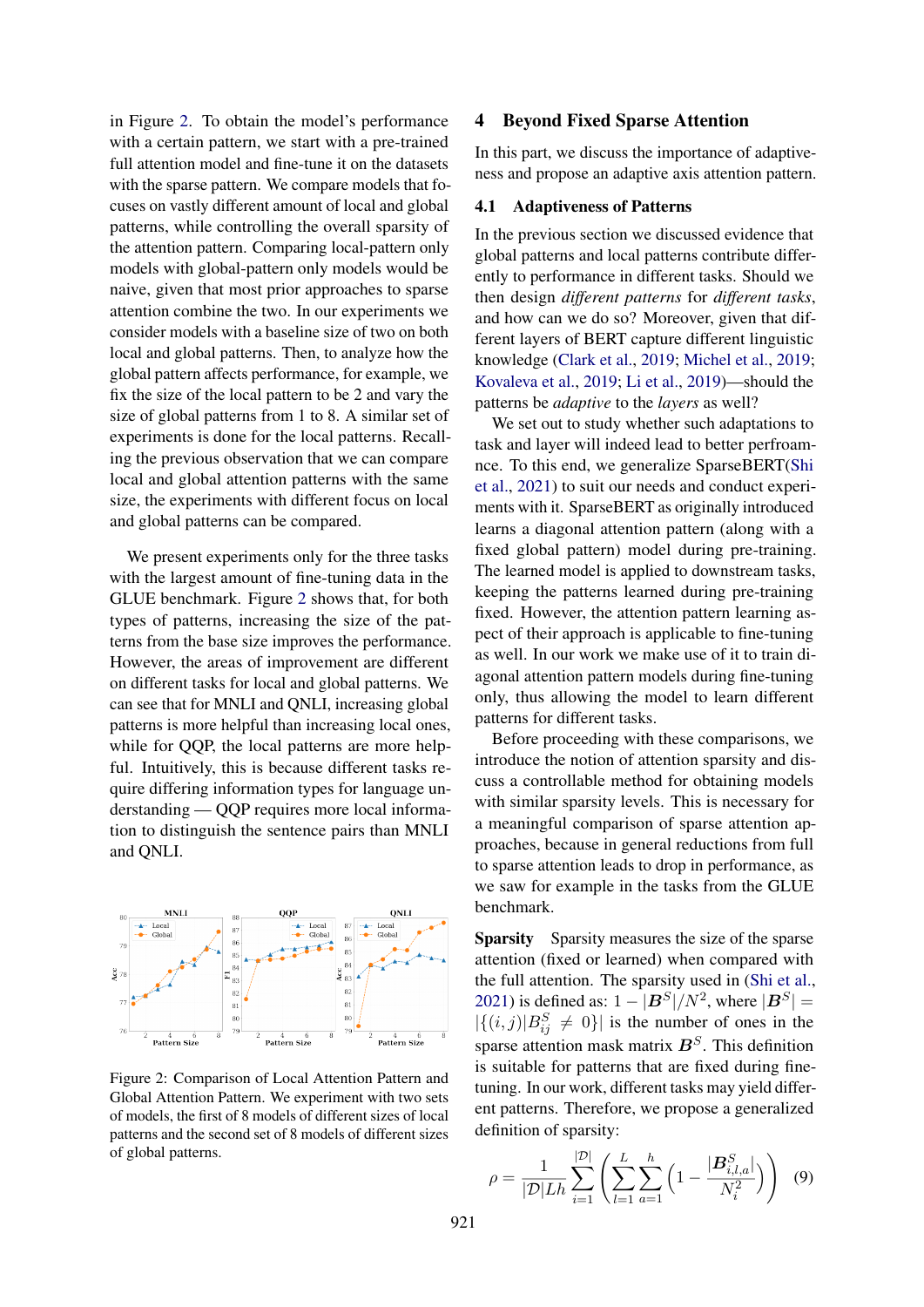where  $|\mathcal{D}|$  is the size of the dataset  $\mathcal{D}, N_i$  denotes the sequence length of the  $i$ -th input sample, which can be different from the fixed value (128) in [Shi](#page-9-10) [et al.](#page-9-10)  $(2021)^4$  $(2021)^4$  $(2021)^4$ , L the number of transformer layers, and h number of attention heads.  $B_{i,l,a}^S$  refers to the sparse attention mask matrix for the  $i$ -th input sample,  $l$ -th layer, and  $a$ -th attention head.

The sparsity definition in Eq. [9](#page-5-1) has several key advantages: 1) It is applicable when attention patterns are different across instances, layers, and attention heads rather than fixed; 2) It uses the actual sequence (text) length, more truthfully reflecting how much attention is used when processing a specific input. The original sparsity definition is involves only the model-wise maximum sequence length. For example, a local pattern of size 2 has a sparsity value<sup>[5](#page-6-1)</sup>:  $1 - 5/N + 6/N^2$ . This is undesirable because by just changing the model maximum sequence length, sparsity changes without impacting the performance on individual inputs.

Sparsity Controllable Training Controlling the target sparsity of self-attention is beneficial for comparison purposes. Given the fixed target sparsity  $\rho_{\text{target}}$ , we define the training objective as:

$$
\mathcal{L}_{\text{All}} = \underbrace{\mathcal{L}_{\text{task}}}_{\text{Finetune Loss}} + \underbrace{\alpha \cdot \max(0, \rho_{\text{target}} - \rho)}_{\text{Sparsity Loss}} (10)
$$

where the first term  $(\mathcal{L}_{task})$  denotes the objective loss for the fine-tuning task,  $\rho$  is the sparsity during training,  $\alpha$  is an amplifying factor of the sparsity loss. The hinge loss encourages the runtime sparsity to be close to the desired sparsity. In our experiments, we consider two variants of  $\alpha$ : 1) a constant value and 2) an increasing linear value that reaches its maximum at half of the epochs and then stays constant. We pick the best variant of  $\alpha$ among the two and gradually increase its absolute value until the target sparsity has been reached.

Results In our experiment, we consider three diagonal attention pattern models that have different levels of adaptiveness:

- Fixed is a fixed diagonal attention pattern model, where the pattern is copied from a pre-trained SparseBERT model.
- Task-adaptive is a model that learns the attention pattern during fine-tuning, therefore is different for different tasks.

### • Task- & Layer-adaptive further allows different layers of the model to learn different patterns.

All attention patterns are paired with global attention, and the results are reported in Table [3.](#page-7-0) We can see clearly that the task-adaptive model is better than the fixed model, as the patterns are learned from the tasks. Further, adding adaptiveness into the layers also brings a small boost to the performance. These experiments show that having the patterns adaptive and learnable is beneficial for sparse pattern designs.

### 4.2 Adaptive Axis Attention

We show experiments highlighting the strengths of global attention (in Section [3.2\)](#page-4-3) and of allowing adaptiveness of attention (in Section [4.1\)](#page-5-2). To combine these strengths, we design a novel attention pattern that incorporates the learning of Axis Patterns, a more general form of Global Patterns. Intuitively, we want the model to learn which input tokens are important and focus on rows or columns in the attention map associated with these tokens.

<span id="page-6-3"></span>Specifically, we learn a row/column-wise importance value for each token representation  $x_n \in X$ through a fully-connected layer. This importance value is fed into a Gumbel-sigmoid operation to retrieve a 0/1 indicator:

$$
\tilde{I}_n^k = f_{\text{Gumbel-sigmoid}}(f_{\text{FC}}^k(\boldsymbol{x}_n)), \ k \in \{r, c\} \tag{11}
$$

where  $\tilde{I}_n^k$  is the importance indicator for *n*-th token retrieved by the Gumbel-sigmoid operation,  $k$ indicates the column  $(c)$  or row  $(r)$ . Specifically,  $\tilde{I}_n^r = 1$  indicates that all attention values in row n of the attention matrix are kept. Equivalently, this means this token can attend to all other tokens in the input. Similarly,  $\tilde{I}_n^c = 1$  indicates column *n* of the attention matrix is kept.

Given the importance indicators  $\tilde{I}_i^r$  and  $\tilde{I}_j^c$ , the axis pattern  $B_{ij}^S \in \mathbf{B}^S$  can be calculated as follows:

$$
B_{ij}^S = \tilde{I}_i^r + \tilde{I}_j^c - \tilde{I}_i^r \cdot \tilde{I}_j^c \tag{12}
$$

where  $B_{ij}^S = 1$  means either the importance indi-cator for row i or column j is on<sup>[6](#page-6-2)</sup>. Usually, this adaptive axis attention pattern is also paired up with some local patterns, especially the main diagonal local attention. This is to ensure that no rows are empty, which is needed because self-attention includes operations such as softmax and linear combinations, which are undefined over empty values.

<span id="page-6-1"></span><span id="page-6-0"></span><sup>&</sup>lt;sup>4</sup>The consideration of the actual input sequence size makes our sparsity levels lower than the sparsity in SparseBERT.<br><sup>5</sup>1 –  $(N+2(N-1)+2(N-2))/N^2 = 1-5/N+6/N^2$ .

<span id="page-6-2"></span><sup>&</sup>lt;sup>6</sup>Such calculation allows gradient to backpropogate to the fully connected layer that calculates the importance value.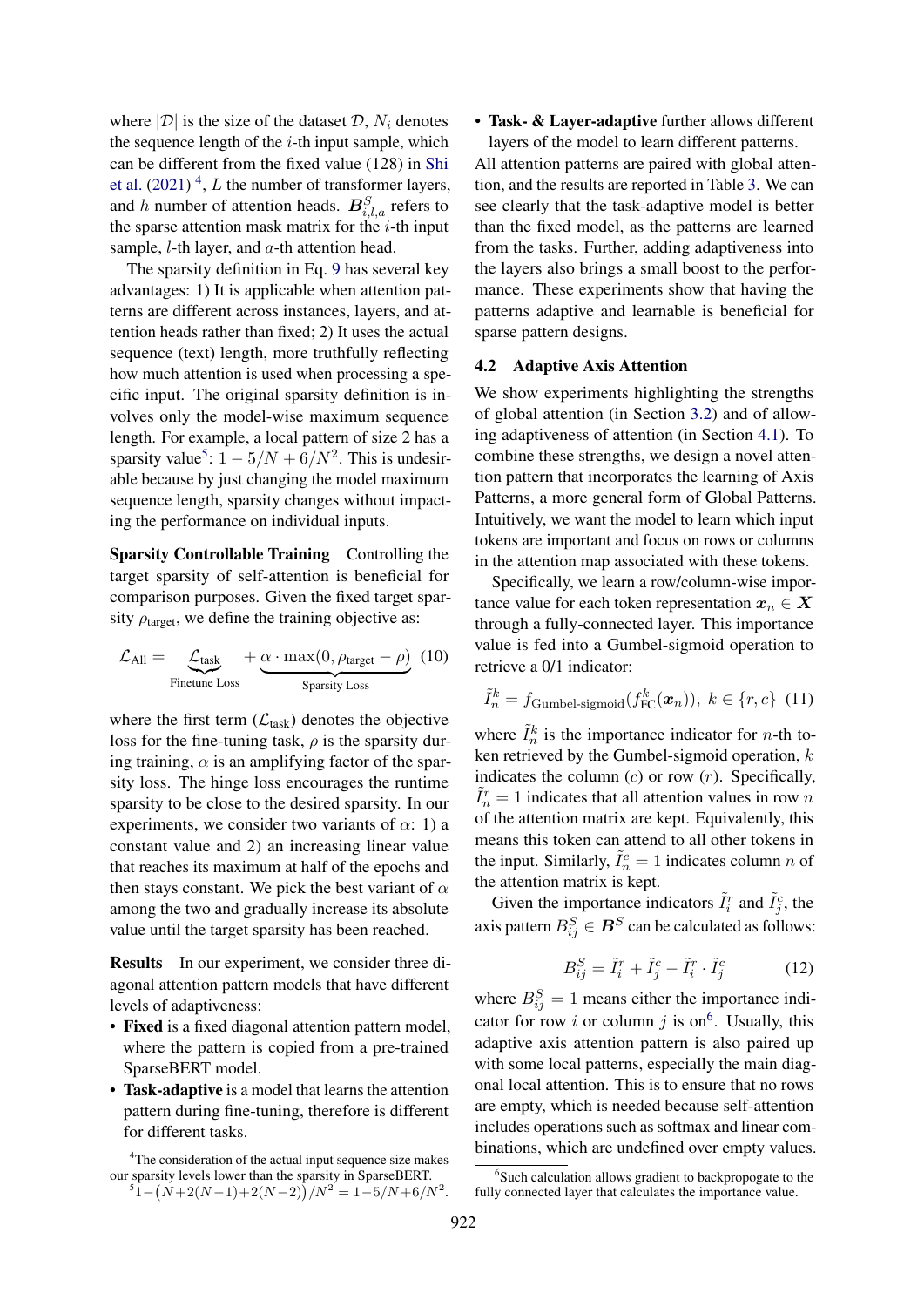<span id="page-7-0"></span>Table 3: Comparison of learnable diagonal attention models that have different levels of adaptiveness.  $\rho$  is the sparsity value defined in Eq. [9.](#page-5-1) We also show the relative difference from each row to the previous row.

| Adaptiveness                                                      | <b>MNLI</b>                                   |                | QQP                      |                | ONLI                     |                | $SST-2$                             |                | COLA                                |                 | STS-B                    |                | <b>MRPC</b>                         |                | <b>RTE</b>                          |  |
|-------------------------------------------------------------------|-----------------------------------------------|----------------|--------------------------|----------------|--------------------------|----------------|-------------------------------------|----------------|-------------------------------------|-----------------|--------------------------|----------------|-------------------------------------|----------------|-------------------------------------|--|
|                                                                   | Pf.                                           |                | Pf.                      |                | Pf.                      |                | Pf.                                 |                | Pf.                                 |                 | Pf.                      |                | Pf.                                 |                | Pf.                                 |  |
| Fixed<br>86<br>Task-adaptive<br>86<br>Task & Laver-adaptive<br>86 | 74(† 4)<br>$76($ <sup><math>+</math></sup> 2) | 85<br>87<br>85 | 79<br>79(† 0)<br>81(† 2) | 88<br>89<br>89 | 72<br>75(† 3)<br>77(† 2) | 83<br>83<br>83 | 89<br>$83(\downarrow 6)$<br>86(† 3) | 75<br>81<br>78 | 34<br>38(† 4)<br>$35(\downarrow 3)$ | 85<br>85<br>-86 | 28<br>36(† 8)<br>38(† 2) | 88<br>88<br>89 | 79<br>$77(\downarrow 2)$<br>77(f 0) | 88<br>89<br>89 | 50<br>56(† 6)<br>$55(\downarrow 1)$ |  |

Following designs in Section [3.2,](#page-4-3) we pair it up with a local pattern of size 2. This adaptive axis pattern is also learned separately for each layer and different tasks, taking full advantage of the benefits of adaptiveness. Similar to the adaptive diagonal attention patterns introduced in Section [4.1,](#page-5-2) we optimize the model with Eq. [10.](#page-6-3)

### 4.3 Experiments with AAA

In this section, we verify empirically the effectiveness of our proposed AAA. Quantitative results are listed in Tables [4,](#page-8-0) [5,](#page-8-1) and [7.](#page-8-2)

Experiment Settings In this section, our experiments follow the setting described in Section [3.1.](#page-3-1) We also include some other patterns to show that findings are stable for different combinations:

- Local<sub>3</sub> + Global<sub>1</sub> is a variant of the Longformerlike pattern in which we increase the size of the local attention but decrease global attention size. As discussed previously, this results in a model with comparable capacity but may provide different benefits.
- Local<sub>1</sub> + Global<sub>1</sub> + Random<sub>2</sub> is similarly a variant for BigBird. Here we increase the size of the random patterns, so the resulting sparsity values are different from the corresponding  $Local_2 +$  $Global<sub>1</sub> + Random<sub>1</sub>$  attention.
- Diagonal +  $Global<sub>1</sub>$  represents patterns coming from SparseBERT. It combines a learned diagonal pattern with global pattern of size 1.

AAA outperforms fix pattern models We compare our AAA with several fixed attention patterns. We optimize AAA with Eq. [10,](#page-6-3) and set different targets of the final sparsity values  $\rho_{\text{target}}$  for each task. For all baselines, we report the sparsity values and performance on the development set in Table [4.](#page-8-0) We first point out an encouraging result related to sparsity: AAA exhibits a similar sparsity value in the development set as in the training set. For all datasets, AAA is able to reach the desired, and sometimes slightly better, sparsity values. Next, we compare the performance of the models. For all

tasks, our model performs better than the fixed pattern approaches. For most tasks, the improvement is large. This success further confirms the strength of adaptiveness in designing attention patterns.

AAA rivals pre-trained pattern models Now we also compare with the pre-trained variant of the adaptive diagonal attention model. Rather than starting from a pre-trained BERT model with full attention, we pre-train a sparse adaptive diagonal attention model. The results, along with pre-trained variants of fixed pattern models, are shown in Table [5.](#page-8-1) We already know, from Section [3.1,](#page-3-1) that the pre-trained variants of fixed patterns improve a moderate amount of performance. The performance for the adaptive patterns is also comparable to the fine-tuned only AAA on most tasks. Furthermore, on the STS-B task where fixed patterns suffered a great drop in performance, AAA shows very strong performance. The pre-trained version of the diagonal patterns shows strong performance and is better than our model in most tasks. Overall, we show that AAA achieves a strong performance that is comparable to other sparse patterns that involve pre-training.

AAA focuses more on columns than rows AAA separates the importance learning of row-wise patterns and column-wise patterns. After fine-tuning, we examine for each input sample during evaluation the percentage of important tokens selected for rows and for columns. Table [6](#page-8-3) shows the results. There are much more important column tokens than important row tokens. This means that for axis patterns, tokens that other tokens attended to are more important than tokens that attend to other tokens. This finding is another indication that fixed (global) patterns are not ideal.

AAA is orthogonal to MobileBERT Improving the efficiency of transformers is needed for realworld applications and several approaches have been developed to improve efficiency on resourcelimited devices, such as reducing attention heads and hidden dimensions. To show that gains from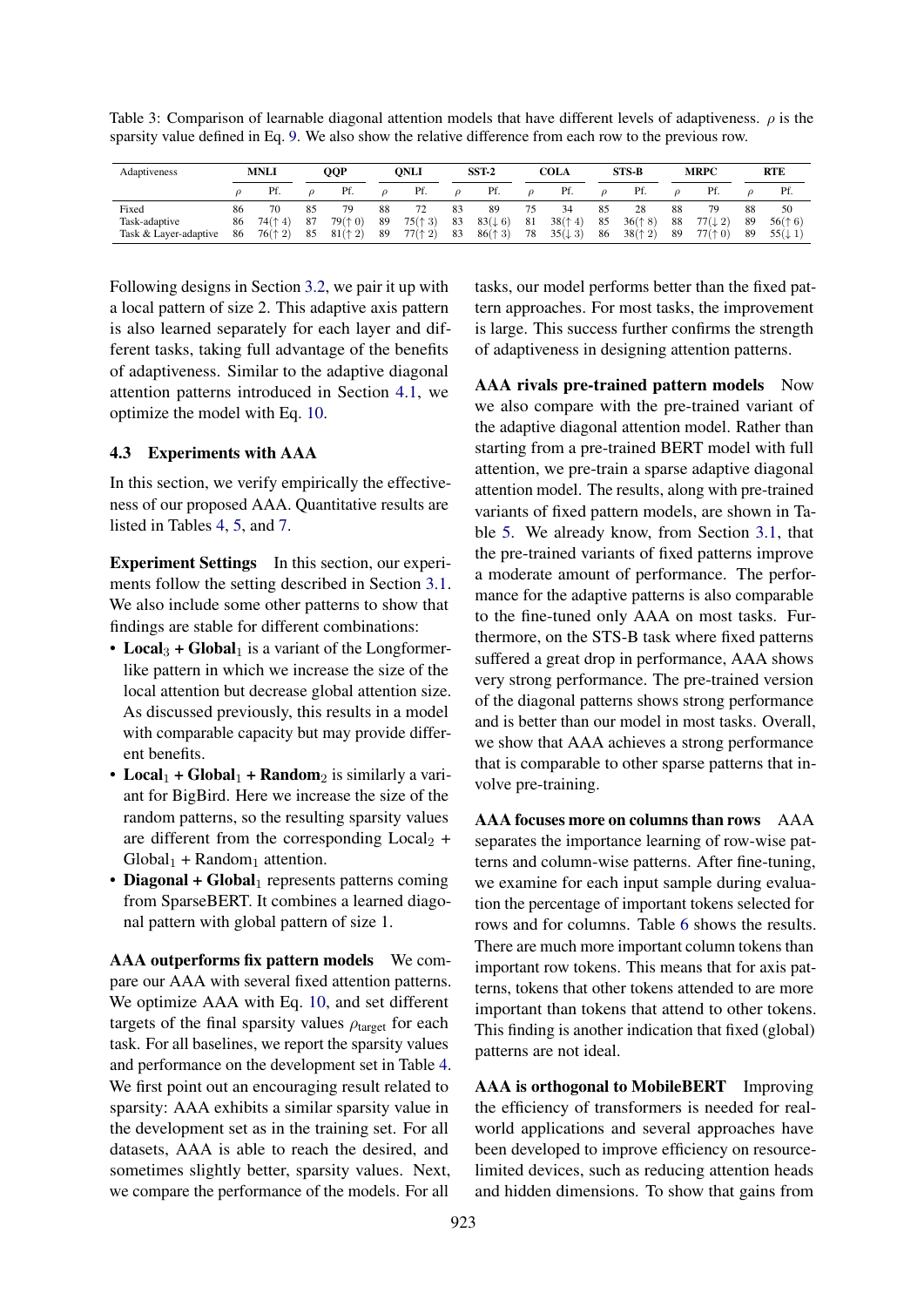<span id="page-8-0"></span>Table 4: Comparison of fixed sparse attention map designs with ours. In the first row, we show the performance when using the unchanged full attention. Since our method AAA has the ability to learn to a fixed sparsity ratio, we train our model to adapt to the specific sparsity ratio on each task when compared to other different fixed patterns.

| Fine-tuning Pattern                             | <b>MNLI</b> |                     | <b>QQP</b>     |                           | <b>ONLI</b>    |                           | SST <sub>2</sub> |                                | <b>COLA</b>    |                            | <b>STS B</b>   |                      | <b>MRPC</b>    |                                         | <b>RTE</b>     |                           |
|-------------------------------------------------|-------------|---------------------|----------------|---------------------------|----------------|---------------------------|------------------|--------------------------------|----------------|----------------------------|----------------|----------------------|----------------|-----------------------------------------|----------------|---------------------------|
|                                                 | ρ           | Pf.                 | $\mathcal{O}$  | Pf.                       | $\mathcal{O}$  | Pf.                       | $\rho$           | Pf.                            | $\mathcal{D}$  | Pf.                        | $\mathcal{D}$  | Pf.                  | $\mathcal{D}$  | Pf.                                     | $\mathcal{D}$  | Pf.                       |
| Full                                            | $\Omega$    | 84                  | $\Omega$       | 88                        | $\mathbf{0}$   | 91                        | 0                | 92                             | $\Omega$       | 54                         | $\Omega$       | 88                   |                | 89                                      | $\mathbf{0}$   | 62                        |
| $Local2 + Global2$<br>$Local3 + Global1$<br>AAA | 76<br>76    | 77<br>77<br>81(† 4) | 70<br>70<br>73 | 85<br>83<br>85(†0)        | 82<br>82<br>82 | 84<br>80<br>86(† 2)       | 64<br>63<br>65   | 90<br>89<br>$89(\downarrow 1)$ | 34<br>34<br>36 | 48<br>48<br>56(† 8)        | 70<br>70<br>72 | 42<br>31<br>79(† 37) | 83<br>83<br>86 | 78<br>79<br>83(† 5)                     | 84<br>84<br>85 | 53<br>53<br>58(† 5)       |
| $Local2 + Global1 + Random1$<br>AAA             | 80<br>81    | 77<br>800<br>(† 3)  | 76<br>82       | 84<br>85(†0)              | 85<br>85       | 79<br>$86($ $\uparrow$ 7) | 70<br>84         | 90<br>$89(\downarrow 1)$       | 45<br>76       | 44<br>50(† 6)              | 75<br>82       | 44<br>75(† 31)       | 86<br>89       | 82<br>$80(\downarrow 2)$                | 87<br>89       | 56<br>56(† 0)             |
| $Local_1 + Global_1 + Random_2$<br>AAA          | 85<br>86    | 77<br>80(† 3)       | 81<br>86       | 84<br>$85($ $\uparrow$ 1) | 88<br>88       | 80<br>86(† 6)             | 77<br>84         | 90<br>$89(\downarrow 1)$       | 57<br>76       | 33<br>$50($ $\uparrow$ 17) | 81<br>86       | 49<br>67(† 18)       | 89<br>89       | 79<br>$80($ <sup><math>+1)</math></sup> | 89<br>89       | 49<br>$56($ $\uparrow$ 7) |

Table 5: Comparison of pretrained sparse attention map designs with ours.

<span id="page-8-1"></span>

| Pattern                                                                     |          | <b>MNLI</b>  |          | QQP                      |               | <b>ONLI</b>              |               | SST-2                    |               | <b>COLA</b>              |               | <b>STS-B</b>               |               | <b>MRPC</b>   |          | <b>RTE</b>               |  |
|-----------------------------------------------------------------------------|----------|--------------|----------|--------------------------|---------------|--------------------------|---------------|--------------------------|---------------|--------------------------|---------------|----------------------------|---------------|---------------|----------|--------------------------|--|
|                                                                             |          | Pf.          |          | Pf.                      | $\mathcal{O}$ | Pf.                      | $\mathcal{O}$ | Pf.                      | $\mathcal{O}$ | Pf.                      | $\mathcal{O}$ | Pf.                        | $\mathcal{O}$ | Pf.           | $\Omega$ | Pf.                      |  |
| $Local2 + Global2$ (pre-train & fine-tune)<br>AAA (fine-tune)               | 76       | 79(† 2)      | 70<br>72 | 85<br>$84(\downarrow 1)$ | 82<br>83      | 86<br>$84(\downarrow 2)$ | 63<br>66      | 89<br>89(† 0)            | 34<br>48      | 4ì<br>41(† 0)            | 70<br>71      | 52<br>$81($ $\uparrow$ 29) | 83<br>86      | 80<br>85(† 5) | 84<br>87 | 54<br>$53(\downarrow 1)$ |  |
| $Local_2 + Global_1 + Random_1$ (pre-train & fine-tune)<br>AAA (fine-tune)  | 80<br>81 | 80(† 3)      | 76<br>78 | 83<br>84(1)              | 85<br>86      | 83<br>84(† 1)            | 70<br>71      | 89<br>$88(\downarrow 1)$ | 45<br>56      | 44<br>$40(\downarrow 4)$ | 75<br>76      | 45<br>$80($ $\uparrow$ 35) | 86<br>89      | 78<br>84(† 6) | 87<br>90 | 55<br>$53(\downarrow 2)$ |  |
| Diagonal + Global <sub>1</sub> (pre-train $&$ fine-tune)<br>AAA (fine-tune) | 86<br>87 | 79<br>78(11) | 85<br>86 | 85<br>$83(\downarrow 2)$ | 88<br>88      | 86<br>$84(\downarrow 2)$ | 83<br>84      | 90<br>$87(\downarrow 3)$ | 75.<br>77     | 38<br>$36(\downarrow 2)$ | 85<br>85      | 64<br>$75($ $\uparrow$ 11) | 88<br>91      | 84<br>86(12)  | 88<br>90 | 54<br>$50(\downarrow 4)$ |  |

<span id="page-8-3"></span>Table 6: Percentage of row-wise important tokens and column-wise important tokens.

|     | MNLI QQP QNLI |               |                    | <b>MNLI QQP QNLI</b> |     |  |
|-----|---------------|---------------|--------------------|----------------------|-----|--|
| row | 0.8           | $0.6^{\circ}$ | $1.0$ column $1.6$ |                      | 1.3 |  |

<span id="page-8-2"></span>Table 7: AAA can be integrated with MobileBERT.

| Model              |                   | MNLI |               | OOP | ONLI     |     |  |
|--------------------|-------------------|------|---------------|-----|----------|-----|--|
|                    | $\mathcal{D}$     | Pf.  | $\mathcal{D}$ | Pf. | D        | Pf. |  |
| <b>BERT</b>        | $\mathbf{0}$      | 84   | $^{(1)}$      | 87  | $\theta$ | 91  |  |
| BERT + AAA         | 77                | 81   | 73            | 85  | 82       | 86  |  |
| MobileBERT         | $\mathbf{\Omega}$ | 83   | $\theta$      | 87  | $\theta$ | 90  |  |
| $MohileBERT + AAA$ | 78                | 78   | 74            | 83  | 83       | 86  |  |

our AAA are compatible with such approaches, we compare AAA with MobileBERT [\(Sun et al.,](#page-9-12) [2020\)](#page-9-12) in Table [7.](#page-8-2) The amount of performance dropped with the same sparsity is similar for both BERT and MobileBERT. Therefore, AAA's performance is not impeded by a model that is already compressed to reduce attention heads or hidden dimensions and can be integrated into such a model easily and effectively.

### 5 Conclusion

In this paper, we present a comprehensive analysis of sparse attention patterns. We demonstrate that while pre-training with sparse attention does improve performance on many tasks, using sparse attention only in fine-tuning sacrifices a bit of performance for a big gain in time and computational resource savings.

We compare the popular local and global patterns and conclude that either type provide an advantage depending on the task. We also show that allowing sparse patterns to be adaptive to the task or layers improves performance. Finally we present AAA which incorporated all these insights and learns important tokens during fine-tuning. Our model is consistently and considerably better than other sparse attention pattern models and rivals models that require extensive pre-training. For future work, we anticipate to integrate the adaptive diagonal pattern with our adaptive axis pattern to construct a fully learnable pattern.

### Ethical Considerations

The work presented in this paper deals with foundations aspects of representation learning for language tasks. We present experiments on core tasks dealing with textual semantic equivalence, which do not pose ethical concerns.

### Acknowledgments

This work was supported in part by Adobe Research. We thank anonymous reviewers and program chairs for their valuable and insightful feedback. Zihan Wang is supported by the UCSD Jacob School of Engineering Fellowship and the UCSD Halıcıoğlu Data Science Fellowship.